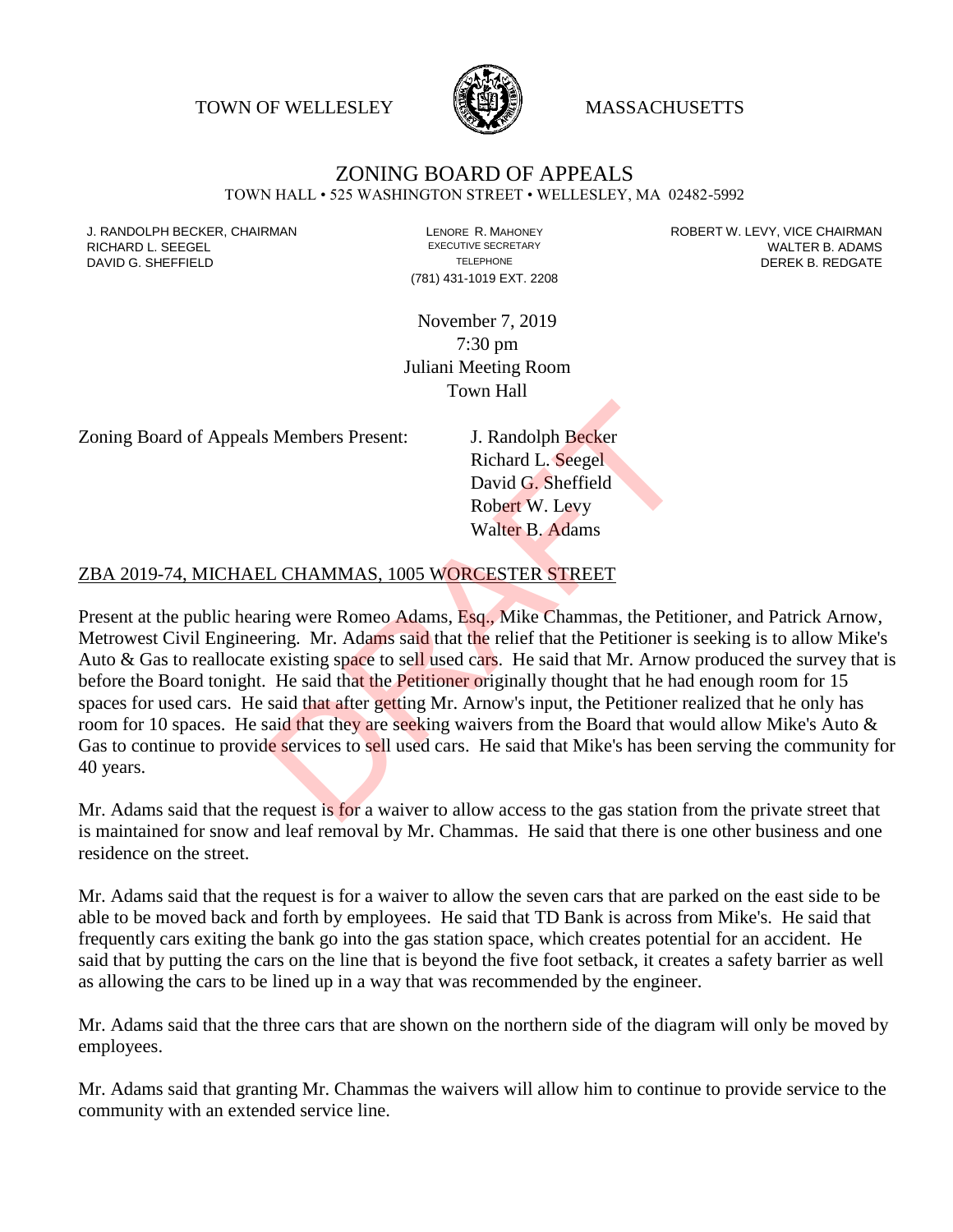Mr. Seegel asked about the size of the parking spaces facing Edgemoor Avenue. Mr. Arnow said that they are 8.5 feet by 18 feet. Mr. Adams said that they used the specifications in the bylaw.

Mr. Seegel said that he went back out to the site for a second time and is troubled by that many spaces. He said that it really overburdens the parcel. He said that it might be appropriate to have six spaces on the Edgemoor Avenue side but not behind the building. He said that there is a trash container back there and from his observations, the business needs to use the space at the back.

Mr. Adams said that the space that they would like to use for the sale of cars currently has junk cars on it. He said that a plan shows where the functions will move to.

Mr. Arnow said that there is quite of bit of space where you could put cars. Mr. Sheffield confirmed that the spaces on the Natick side are for serviced vehicles. Mr. Adams said that the cars for sale will be located on the Wellesley side of the property.

Mr. Sheffield asked if the Petitioner considered having angled parking rather than 90 degree parking to Edgemoor Avenue. Mr. Arnow said that 90 degrees seemed to work better. He said that if you were to angle the spaces, one of them would be harder to get in and out of. Mr. Sheffield said that it may be a better angle for marketing the sale of used cars.

Mr. Becker asked how many employees there are for the gas and repair operations and how many are anticipated for the sales operation.

Mr. Chammas said that there are a total of three employees and he does not anticipate hiring any more. He said that most of the advertisement for the cars will be online, on Craig's List, Facebook or Car Gurus. He said that it will be more of a place to store cars for sale, not show them. Mr. Becker confirmed that there is space to complete the paperwork if a sale goes through. Mr. Chammas said that there is an office and a waiting room inside the gas station. Arnow said that 90 degrees seemed to work better. He simmed would be harder to get in and out of. Mr. Sheffield<br>ale of used cars.<br>any employees there are for the gas and repair operations<br>peration.<br>here are a total of thre

Mr. Becker asked about the use of the three proposed spaces on the north side of the lot. Mr. Chammas said that it will be for cars for sale but those cars will be more in a place to store them until someone showed interest in them via text message, email or phone call.

Mr. Becker asked about employee parking. Mr. Adams said that they can park on the Natick side. Mr. Seegel said that at the last hearing the Petitioner said that was where the customers will park. He said that his concern is overburdening the site. Mr. Chammas said that there are a lot of cars on the site that should not be there. Mr. Seegel said that the cars have been there on the two occasions that the Board members have gone to the site over the past six weeks. He said that Mr. Chammas probably needs the space behind the station for employee parking, for access or for storing snow plowing equipment because it does not belong in the middle of the gas station. He said that he was comfortable with having six spaces on the Edgemoor Avenue side with a requirement that they be set back five feet from Edgemoor Avenue. He said that Edgemoor Avenue is used as access for emergency vehicles to get to the bank, the business behind and the condominiums on the hill behind.

Mr. Becker confirmed that there are underground storage tanks for the gasoline that is sold at the station. He asked where fill points are. Mr. Arnow said that they are located under the concrete pads indicated on the plan. Mr. Chammas described access to the underground tanks from the delivery truck. Mr. Becker said that the spaces that are closest to intersection of Worcester Street and Edgemoor Avenue restrict flow in and out of the gas operation. He said that he would favor a reduction in the number of spaces.

Mr. Sheffield said that access for gas customers is typically off of Worcester Street and not pulling into Edgemoor Avenue first. He said that angled parking there would relieve the distance off of Edgemoor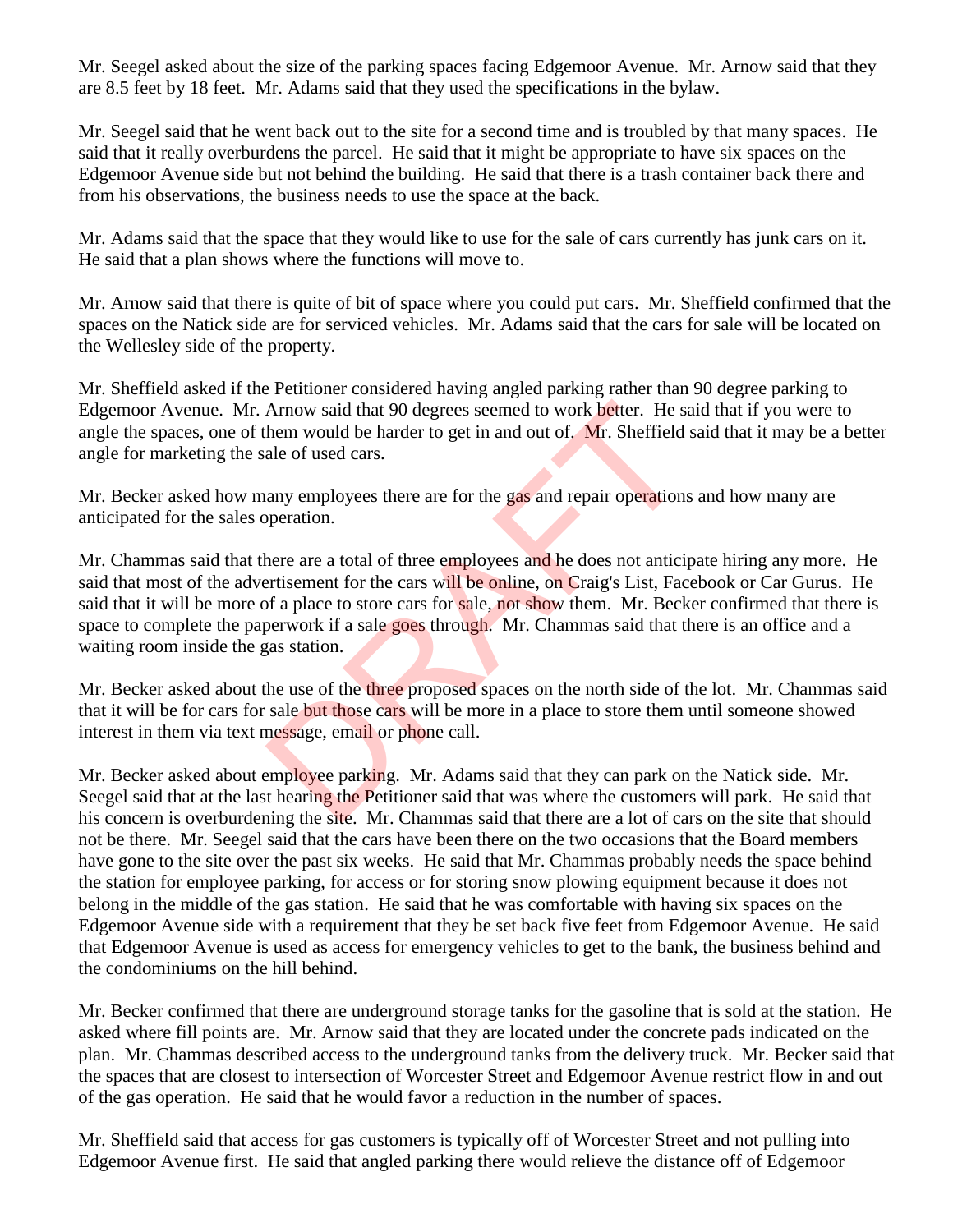Avenue and would allow for better presentation for sales. He said that the three spaces at the back should be eliminated because there seems to be more of a daily requirement for the dumpster and whatever else is happening on the site during normal operations.

Mr. Becker said that at the last hearing the Board was told that cars parked on the Natick side were awaiting service or pick up and the spaces and cars that were shown in the photograph that was submitted along the eastern side of the site were junk cars that were waiting to be hauled away. Mr. Chammas said that those cars were junked. Mr. Becker said that storage of junk cars is not an allowed use and the current permit does not cover that. He said that there should be no junk cars stored on the property. Mr. Adams said that a junk car is a car that has been deemed to be junk and can be picked up same day. Mr. Chammas said that it may take a day or two for the customer to clean the car out once they have decided that it is junk. He said that if he has a more important use for the space, he can have it gone in 20 minutes to a junk yard in Natick.

Mr. Becker asked about the business model for selling used cars. Mr. Chammas said that most of the car sales take place online where a picture of the car or a video is uploaded, the customer checks with Car Fax and then comes to the site ready to buy the vehicle. Mr. Becker asked what controls the number of cars.

Mr. Seegel asked what will happen if three people arrive at the same time to look at cars. He asked where they will they park. He said that the entire site will be used. He said that Mr. Chammas will not be able to accommodate his customers. He said that Mr. Chammas is asking for too many spaces. He said that he did not object to Mr. Chammas using his property for the sale of used cars but has a strong objection to the number of used cars that he wants to sell and where they will be placed. He said that when a big tanker comes in to fill the underground tanks, there is no way that they can make a right turn off of Worcester Street over the pad. He said that they will probably come in at the corner near Edgemoor Avenue and park as far away from the pad as is reasonable so that the hoses reach the fill pipes. He said that he is very concerned about where the spaces will be located. ill happen if three people arrive at the same time to look<br>aid that the entire site will be used. He said that Mr. Cha<br>ers. He said that Mr. Chammas is asking for too many sy<br>as using his property for the sale of used cars

Mr. Adams asked if the Board would consider eight spaces. Mr. Seegel discussed eliminating two out of three at the back. He said that he did not see how they could get more than four to five spaces facing Edgemoor Avenue. Mr. Becker said that the issue is the three cars closest to Worcester Street.

Mr. Chammas said that he orders the gasoline and knows when the tankers will be coming. He said that all gas deliveries happen at night. He said that he could easily move the cars to the other side of the site or put them in the garage.

Mr. Sheffield said that eight cars could probably work along the edge. He said that angled parking would be better in terms of sales and space. He confirmed that the spaces will not be marked on the ground. He said that Mr. Chammas has the ability to move things around on the site to accommodate deliveries.

Mr. Becker said that the proposal is to intensify the use of the property in ways that leave no flexibility for unanticipated events. Mr. Seegel asked how a fire engine would access the site. He said that they may need Edgemoor Avenue to turn around or come across. He said that the site is 7,700 square feet, it is nonconforming to begin with. He said that Mr. Chammas should reduce the number down to six or seven spaces.

Mr. Sheffield asked what has driven the numbers. Mr. Adams said that the worked with an engineer who determined that is what will fit.

Mr. Seegel discussed eliminating two spaces near Route 9 and one of the three at the rear so that the area at the rear can be used for ancillary purposes for the garage. Mr. Becker said that he supported eliminating two near Route 9.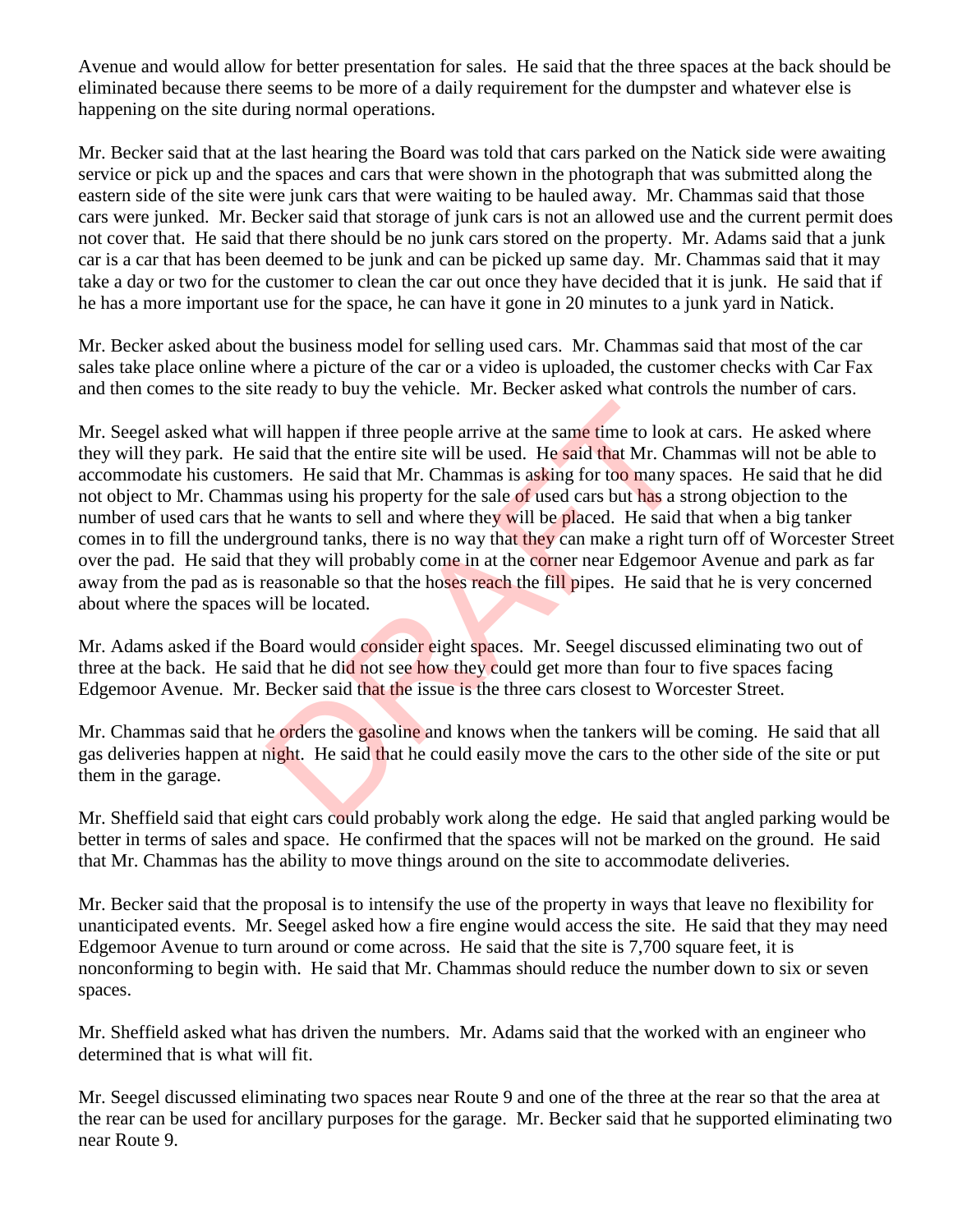Mr. Seegel said that Mr. Chammas has many loyal customers at the garage. He said that he was concerned that the proposed plan may cause problems for customers getting in and out of the site. He said that employees will be busy moving cars when they should be repairing cars. He discussed concerns about snow storage and where the plow will be stored.

Mr. Becker discussed the requested Zoning waivers. He said that the Zoning bylaw does not contemplate waivers but authorizes the Board to grant special permits and variances.

Mr. Seegel asked if having five spaces facing Edgemoor Avenue and one at the back would be acceptable to Mr. Chammas. Mr. Chammas said that would be acceptable. Mr. Sheffield said that Mr. Chammas might want to consider angled parking for presentation of the vehicles and ease of customers. He said that there is a massive puddle that always exists on Edgemoor Avenue. He said that the neighboring business uses a lot of water in its operation and there is no catch basin.

Mr. Becker asked about striping on the pavement. Mr. Chammas said that there will be no striping. Mr. Becker asked how Mr. Chammas will limit the number of vehicles to what is allowed by the permit. Mr. Chammas said that he will only buy six cars. He said that he can put striping on the pavement if the Board asks for it. Mr. Becker said that it is not typical to have used cars sales backed up to the street. Mr. Seegel said that there should be striping that includes a setback to Edgemoor Avenue. Mr. Becker said that there is no space for a setback there. Mr. Sheffield asked about creating a box to define an area for the sale of used cars. The Board discussed having a plan that shows the distance from Worcester Street. He said that having something on pavement makes it enforceable. The Board said that the space to the first car from Worcester Street is approximately 15 feet. The Board said that removing two spaces would push the space back to approximately 30 feet. Il only buy six cars. He said that he can put striping on the said that it is not typical to have used cars sales backed up striping that includes a setback to Edgemoor Avenue. Mere. Mr. Sheffield asked about creating a bo

Mr. Becker asked if there was anyone present at the public hearing who wished to speak to the petition.

Mr. Seegel moved, Mr. Sheffield seconded the motion, and the Board voted unanimously to grant a special permit that will not run with the land but will run with Mr. Chammas, as owner of the property, to park six vehicles with the nearest vehicle being no closer than 30 feet to Worcester Street and only one vehicle parked towards the rear of the building but as close to Edgemoor Avenue as practicable, and that lines should be installed between the spaces, with no parking between the last approved space and Worcester Street. The proposed use to sell used cars requires a permit from the Board of Selectmen.

# ZBA 2019-78, STEPHEN MAIMONE, 9 GRANITE STREET

Present at the public hearing were Stephen Maimone, the Petitioner, and Ralph Kilfoyle, Architect.

Mr. Levy asked what has changed since the previous hearing. Mr. Maimone said that he submitted TLAG calculations and a Tree Protection Plan. –

Mr. Levy said that the footprint of the building has not changed. He said that the new plan that was submitted was dated five days prior to the last plan. Mr. Maimone said that he had it with him at the previous hearing but the Board said that he would have to re-submit it.

Mr. Levy said that the Board had asked for a plan that shows the trees and the utility pole. He said that six of 15 trees will be removed. Mr. Seegel said that the trees to be removed are the major trees. He said that the ones that will be saved are no more than two to three inches in diameter. He questioned why trees one, two and seven have to be removed.

Mr. Seegel said that he did not think that he could approve the circular drive around the front of the house.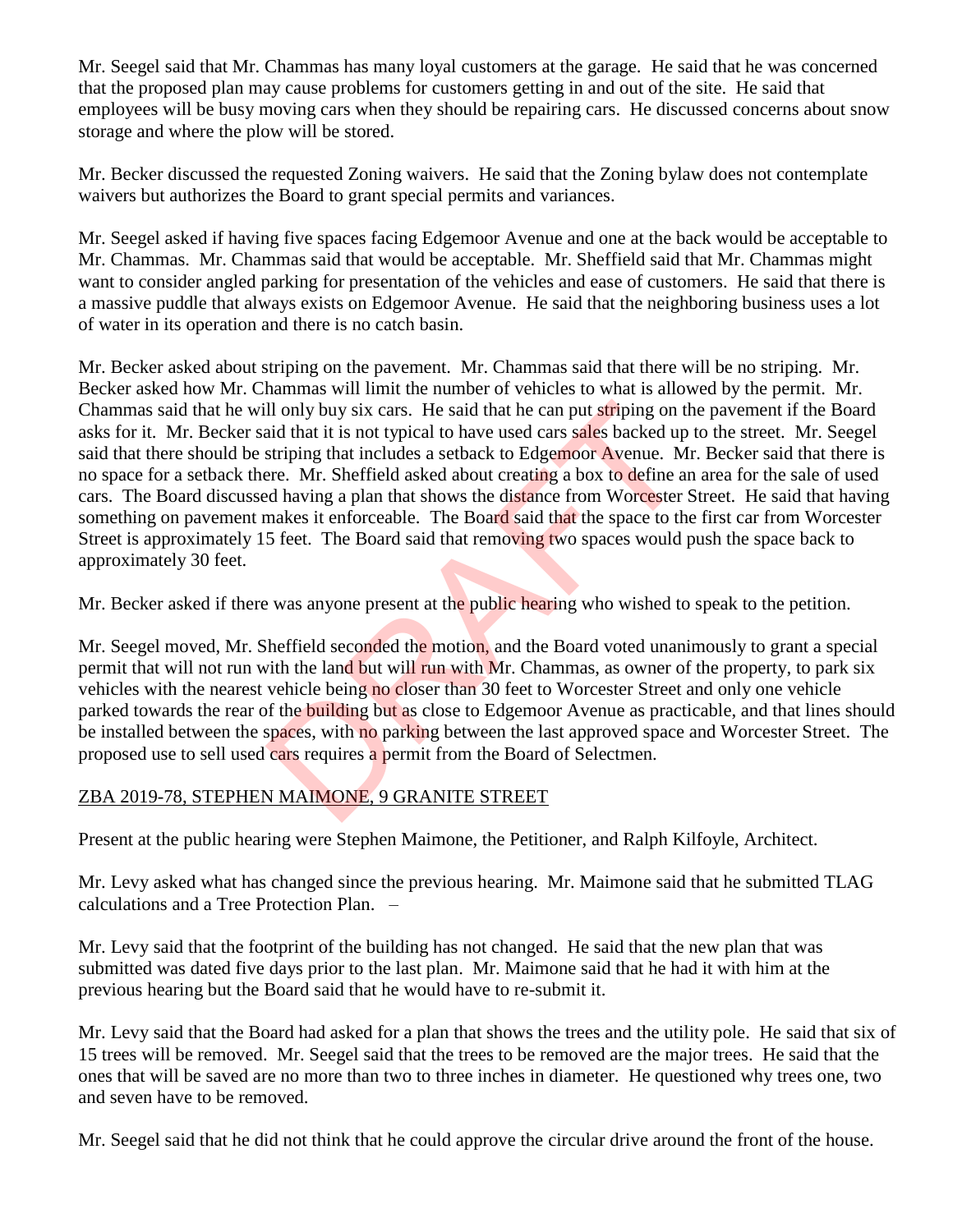Mr. Adams said that the Board had asked Mr. Maimone to consider scaling the building back. Mr. Maimone said that he showed the plans to the surveyor and the architect and they assured him that they can fit the building in the proposed location. Mr. Adams said that the issue is more of a consideration that putting a building at the proposed size would be more detrimental to the neighborhood. He said that with less than two inch forgiveness on the side yard setbacks, it tells the Board that the plan is to put as big amount of square footage as possible and the question is whether that is appropriate for this lot. Mr. Maimone said that in both instances, that will be the worst case scenario. He said that it tapers as it goes back.

Mr. Kilfoyle said that there is an angle on the lot line that makes it difficult to work with the existing footprint of the home. He said that they had to max out the width to fit the garage and small mudroom. Mr. Adams said that the garage appears to have more space than it needs for two rather large cars. Mr. Kilfoyle said that the door from the driveway is necessary for convenience instead of having to always use the front door. Mr. Adams said that you can get in to the garage from the house. Mr. Maimone said that the kids may use the door to get to their bikes. Mr. Seegel said that the garage could be a foot less wide. Mr. Adams said that the people door could open out. Mr. Kilfoyle said that it is better to have the door open in for security reasons.

Mr. Seegel said that moving the vehicles a foot to the left will provide the same amount of space for them. He said that it will settle the issue that Mr. Adams is concerned about with putting the foundation up to the setback line.

Mr. Adams said that he was concerned that Mr. Maimone had not heard the Board when it said that the house was too much for the property. He said that the TLAG will be pretty much maxed out. He said that the Board got comments from neighbors who have some concerns as well. ing the vehicles a foot to the left will provide the same an<br>the issue that Mr. Adams is concerned about with putting<br>was concerned that Mr. Maimone had not heard the Boarc<br>he property. He said that the TLAG will be pretty

Mr. Seegel said that, in view of the height of the house and the topography of the land, he was troubled by the three windows in the front of the master bedroom. He said that they will be looking out into all of the bedrooms around it.

Mr. Adams said that the Board regularly gets requests from owners who are trying to maximize the use of their property. He said that this is a nonconforming lot and building and the Board's standard comes down to whether the proposed construction will be more detrimental to the neighborhood.

Mr. Levy read an excerpt from the minutes from the previous hearing.

Mr. Seegel said that the Board is looking at the size and mass on this lot and how it affects the neighbors. He said that the way that it is currently designed, it would be hard for the Board to not find that it would be substantially more detrimental to the neighborhood.

Mr. Levy asked if there was anyone present at the public hearing who wished to speak to the petition.

Joanna Kaplan Lee, 12 Granite Street, said that she submitted a letter to the Board expressing her concerns. She said that not having the circular drive relieves one of her biggest concerns. She said that because there is 14. 7 feet on one side, it takes up that much more space than a conforming home. She said that it seems to be much bigger than what she sees in the neighborhood. She said that additions in the neighborhood are typically set back by a few feet from the main portion of the house or are in the back, which lessens the impact. She read comments from her six year old regarding trees.

Patrick de Fontnovelle, 50 Summit Road, said that he and his wife agree with Ms. Kaplan Lee. Mr. Adams said that Ms. Kaplan Lee provided the Board photographs of a number of homes in the neighborhood with additions to the rear and off to the side, which does not have as much impact on the streetscape. He said that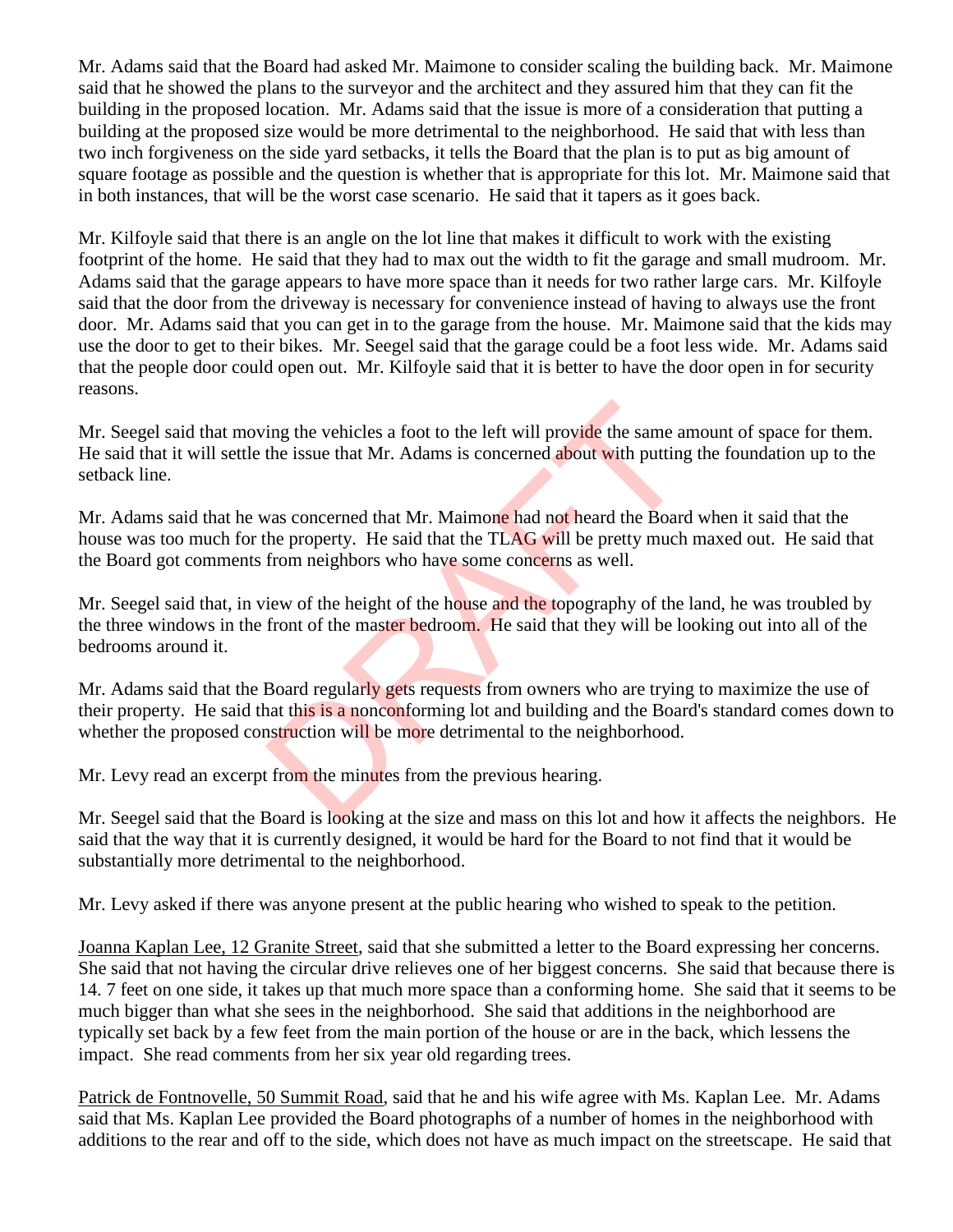the street is a tiny private way and Mr. Maimone is proposing a much larger home that will affect the streetscape. He asked that Mr. Maimone reconsider his plans.

Mr. Levy said that the legal standard that the Board has to consider is whether the proposed alteration will be substantially more detrimental to the neighborhood.

Mr. Adams said that Mr. Maimone should look at his plans in a more global way. He said that the proposed structure is too big for the lot. He suggested that Mr. Maimone find a way to make it not so imposing on the neighborhood.

Mr. Seegel said that there is space in the backyard to build. Mr. Kilfoyle said that they can hide a lot of the new living space out back but Mr. Maimone really wants to get a garage to work, which is triggering the massing and maxing out on the setbacks. He said that it is difficult to solve. He said the you need to take the existing and proposed floor plans into consideration. He said that you cannot always hide an addition.

Mr. Seegel said that if this was a flat lot and not raised as much as it is, the bulk and mass would not be as bad. He said that it is up substantially from the grade of the street, which is one of the reasons that the neighbors find it objectionable and the Board has a problem with it.

Mr. Levy said that the proposal is to more than double the lot coverage. Mr. Adams said that on the front elevation they are increasing the width and height by more than a third. He said that he had not heard anything explaining why they need a garage of the size that is proposed. He said that they should look carefully at that part of it again. He suggested some changes that could help with the design. substantially from the grade of the street, which is one of mable and the Board has a problem with it.<br>
oposal is to more than double the lot coverage. Mr. Adai<br>
sing the width and height by more than a third. He said they

Mr. Levy discussed options for moving forward with the petition. Mr. Kilfoyle said that the Applicant would like to redesign the project and speak with the neighbors before coming back before the Board.

Mr. Seegel suggest that the petition be withdrawn without prejudice to allow the Petitioner time to redesign and share with the neighbors.

Mr. Adams moved, Mr. Seegel seconded the motion, and the Board voted unanimously to continue the hearing to February 6, 2020.

# ZBA 2019-83, MATTHEW & JANELLE WERGER, 18 ABERDEEN ROAD

Present at the public hearing were Matthew and Janelle Werger, the Petitioner. Mr. Werger said that the request is for relief for four inches for an existing deck that was built a few months ago. He said that the lot is nonconforming and the deck is less than four inches into the setback, eight feet less nonconforming than the existing house that was built in 1935.

Mr. Werger said that the deck was built on part of an existing footing. He said that they have pictures that show that the railing was put back in almost the same spot. He said that when the final survey was done, it was discovered that the deck had been moved four to six inches from the original plan.

Mr. Becker said that the architectural plan has different dimensions than the original plan that was part of the building permit. He asked what changed as part of that process. Mr. Werger said that there was no change in the plan but how it was executed by the builder was changed.

Ms. Werger said that there was an existing landing off of the kitchen and the builder went off of those lines. She said that the builder may not have measured. She said that they were surprised when the final survey was done and it was a couple of inches off.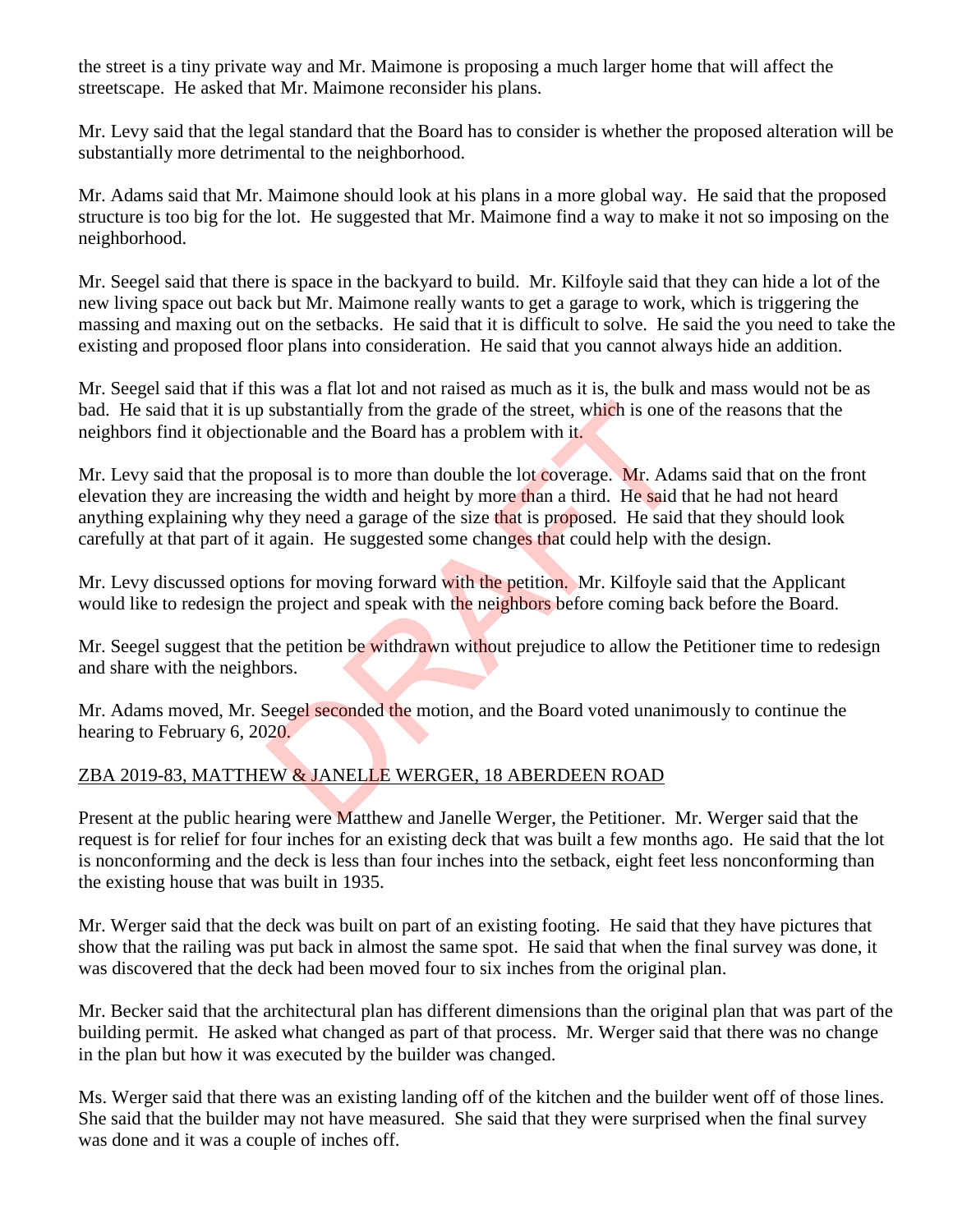Mr. Sheffield said that the request is de minimis.

Mr. Becker asked if there was anyone present at the public hearing who wished to speak to the petition.

Mr. Becker read the Planning Board recommendation.

Mr. Levy moved, Mr. Sheffield seconded the motion, and the Board voted unanimously to grant a special permit, as presented.

#### ZBA 2018-84, JOHN HANCOCK FINANCIAL, 55 WILLIAM STREET

There was no present at the public hearing representing John Hancock Financial, the Petitioner.

Mr. Levy said that the special permit expired in September but the Petitioner filed for extension before its expiration.

Mr. Becker read the Planning Board recommendation.

Mr. Becker asked if there was anyone present at the public hearing who wished to speak to the petition.

Mr. Becker said that a condition should be added to the existing conditions that the outdoor area shall be kept free of litter and debris.

Mr. Levy moved, Mr. Sheffield seconded the motion, and the Board voted unanimously to renew the special permit subject to the same conditions and a new condition that the outdoor area shall be kept free of litter and debris. –

Mr. Sheffield read a description of the operation that was the subject of the special permit for the benefit of the public at the hearing.

# ZBA 2019-85, STRALY REALTY, 339 WASHINGTON STREET

Present at the public hearing was Laurence Shind, Esq., representing Straly Realty Corp., who said that the request is for renewal of a special permit for outdoor seating at Caffe Nero at 339 Washington Street. He said that this is the second renewal. He said that the Board granted an original one year permit which was renewed for two years. He said that they are seeking another renewal. He said that there has been no change to the operation since the last. He asked that the Board consider granting renewal of the special permit for longer than two years. ning Board recommendation.<br>
e was anyone present at the public hearing who wished to<br>
ndition should be added to the existing conditions that the<br>
effield seconded the motion, and the Board voted unanin<br>
e conditions and a

Mr. Levy said that the current conditions including something about a temporary sign. Mr. Shind said that the sign is not currently there. He said that initially the sign was there on a short term basis.

Mr. Becker said that the parking does not work. He said that he went there on three occasions and on each occasion there were five cars parked there. He said that only one of the five cars actually pulled forward enough so that the bumper overhung the curb. He said that one on of the occasions there was a Chevy Suburban parked in the last spot and there was a car backing up to get out of the parking lot because they either could not or did not feel confident about getting through. He said that he was no sure if parking is part of this approval but sooner or later something has to be done about it. He suggested marking the last space as compact and to have signage that indicates that. Mr. Shind said that the parking is owned by the town. He said that his client's property only goes to the edge of the curbing. Mr. Levy said that there was a condition that the last parking space shall be redesigned as a compact parking space. Mr. Becker said that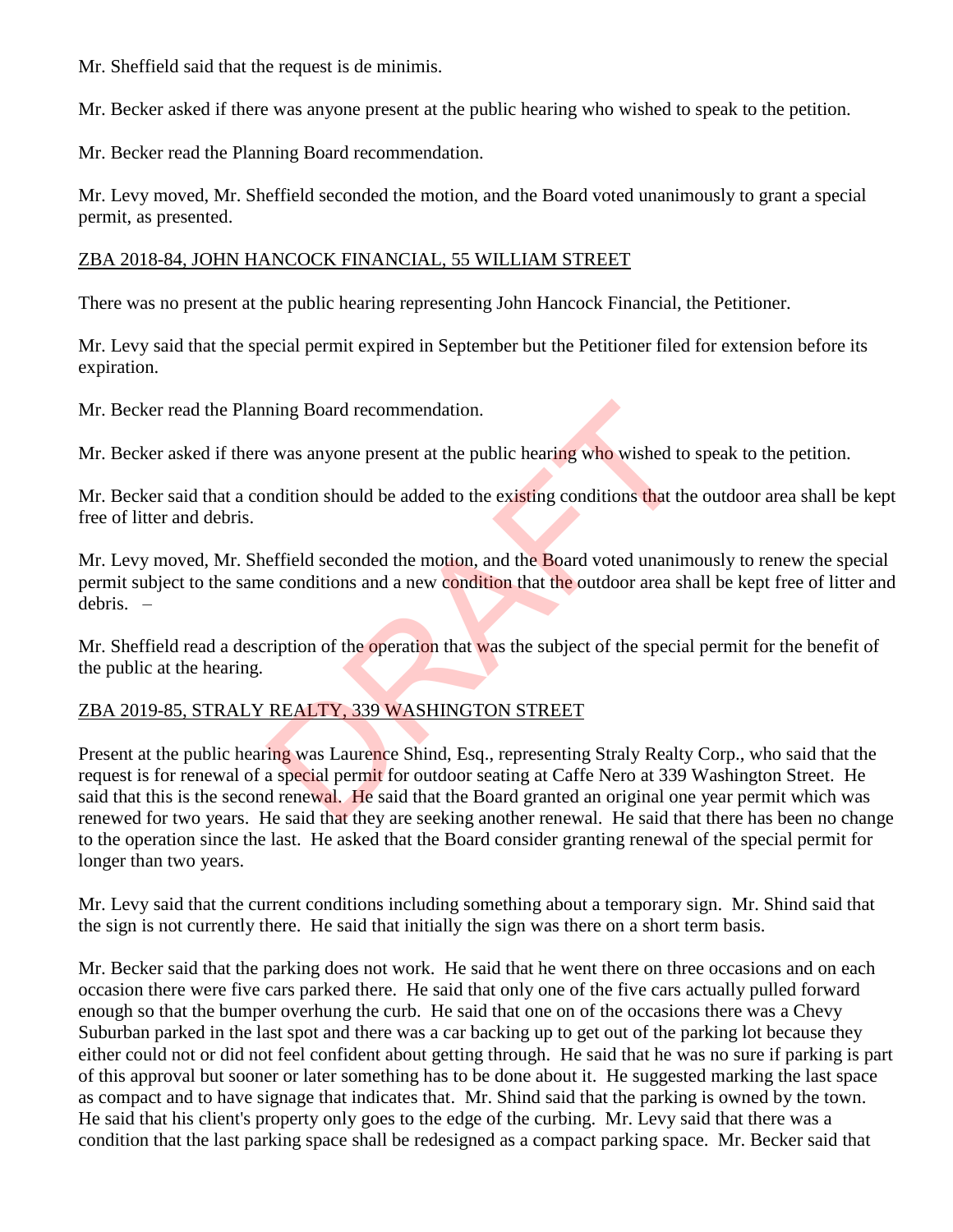there is nothing in the lot that indicates that is a compact space. Mr. Levy said that the Town's Assessor's Map shows that the lot is the building. He said that it is a difficult place to navigate at commuting hours.

The Board discussed having a requirement for a sign on the property to indicate the compact space. Mr. Sheffield said that a sign can be attached to the building.

Mr. Becker read the Planning Board recommendation. Catherine Johnson, Planning Board, said that there is a new business in town, Stretch Medicine, which just opened on Central Street. She said that for a week and a half they set up a large tent awning at the patio, moving the tables back towards the tracks. She said that they also put a noncompliant 2 foot by 10 foot vertical sign where the post boxes are at the sidewalk. She said that they were asked and did remove the sign. She said that the awning stayed. She said that it was a sort of sublet of the space and a nice way to introduce them to the community but it created congestion. Mr. Levy said that the patio should only be used by patrons of the business.

Mr. Levy moved, Mr. Sheffield seconded the motion, and the Board voted unanimously to grant renewal of the special permit, subject to the same conditions, amended to include a condition for a permanent sign on the building or window signage to designate a compact space at the last parking space on the left facing the building, patrons' use only of the patio, and increased duration to three years.

#### ZBA 2019-86, JANET HOWE, 5 BROOKFIELD ROAD

Present at the public hearing were Janet Howe, the Petitioner, and Kara Kressy, Architect.

Ms. Howe said that the proposal is to expand her laundry room into the setback by two feet. She said that currently there are stairs and a deck area. She said that there is a door going into the laundry room that she does not use. She said that a year and a half ago a massive house was built next door. She said that the door used to look out at trees but now looks at the house. She said that the neighbors are thrilled that Ms. Howe wants to close up that door. She said that she is hoping to put a closet in the laundry room. ignage to designate a compact space at the last parking sp<br>y of the patio, and increased duration to three years.<br>COWE, 5 BROOKFIELD ROAD<br>ing were Janet Howe, the Petitioner, and Kara Kressy, A<br>roposal is to expand her lau

Ms. Howe said that she is hoping to expand out onto a pre-existing nonconforming roof on the second floor by three feet for a master bathroom.

Ms. Howe said that she is looking to add 64 square feet to an old house. She said that there is new construction on both sides of her.

Mr. Becker asked if there was anyone present at the public hearing who wished to speak to the petition.

Mr. Sheffield said that the Board received letters of support from three of the neighbors.

Mr. Becker read the Planning Board recommendation.

Mr. Sheffield moved, Mr. Levy seconded the motion, and the Board voted unanimously to approve the additions, as presented.

# ZBA 2019-87, JEREMY & CAROLYN KORNWITZ, 10 RICE STREET

Present at the public hearing were Jeremy Kornwitz, the Petitioner, and David Kornwitz. Mr. J. Kornwitz said that the request is for a special permit to demolish an existing nonconforming structure and rebuild a new two-story house with less than required side yard setbacks. He said that the proposed structure will improve the side yard setbacks by approximately six inches on each side and will meet the front and rear yard setbacks.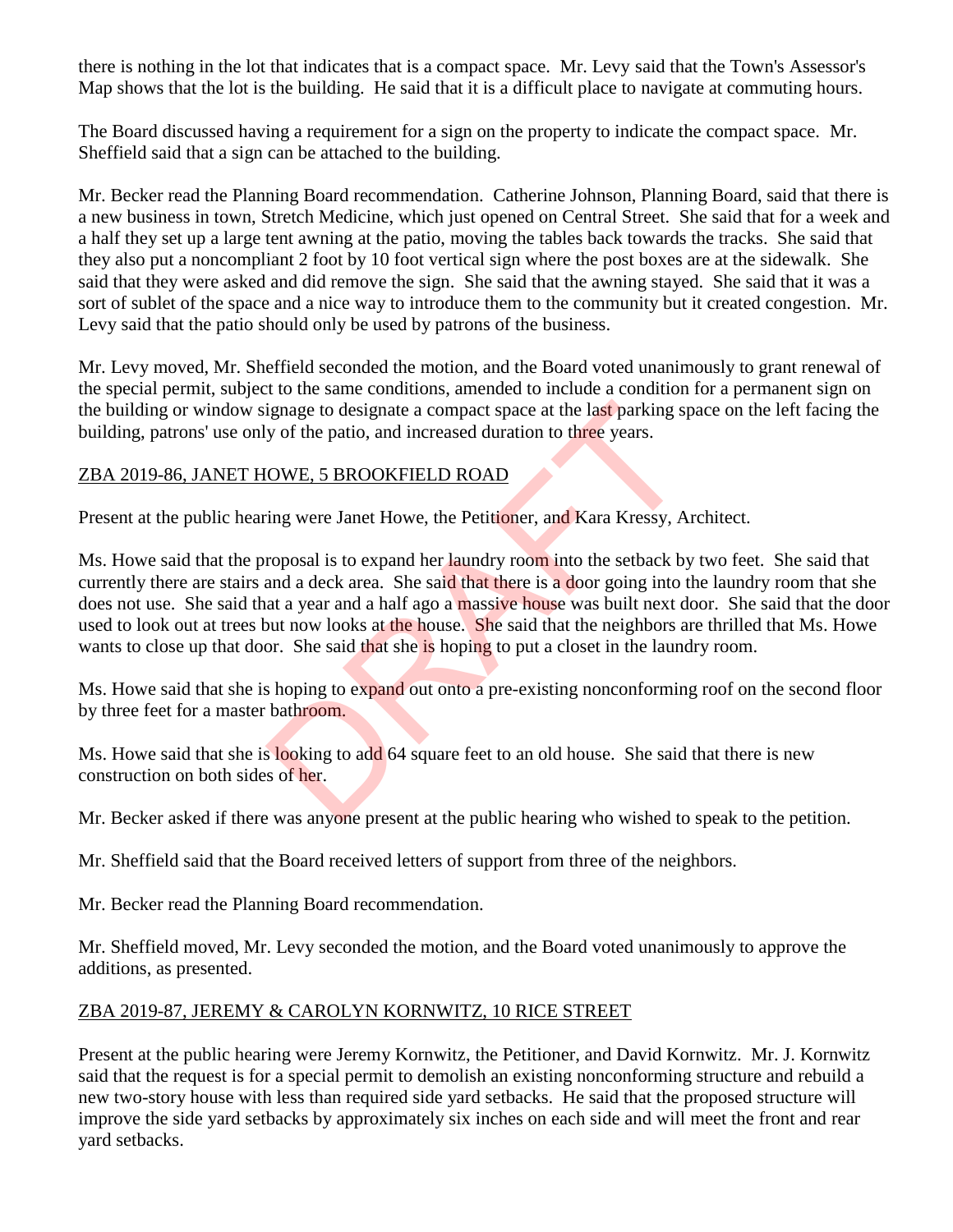Mr. Becker read the Planning Board recommendation.

Mr. J. Kornwitz said that he sent the TLAG calculations for the attic to the Board yesterday. Mr. D. Kornwitz said that the attic added 434 square feet, bring the total to 3,200 square feet, well below the threshold of 3,600 square feet. Mr. Becker said that 3,600 square feet is predicated on a 10,000 square foot lot. He said that the Planning Board was saying that this house fills up this lot, notwithstanding what the table says about minimums. He said that the Board uses TLAG as a measure of whether it will be more detrimental to the neighborhood. He said that the Planning Board was comfortable with the size of the house and the front yard setbacks but were concerned about the side yard setbacks. Mr. J. Kornwitz said that it is his preference to center the home on the lot because it would be a better aesthetic from the street. He said that centering it would cut into the other side yard setback and would require a variance, which is a harder hurdle to clear.

Mr. D. Kornwitz said that each of the side yard setbacks are improved by four to six inches. He said that on one side it is approximately four feet and on the other it is just under 16 feet. He said that it would be Jeremy's preference to have 10 foot setbacks on each side, which improves the right side yard setback but decreases the left side yard setback. He said that the property that is located on the left side is further set back than the property on the right side. He said that, in terms of aesthetics, centering it would be desirable.

Mr. D. Kornwitz said that the width of the house is just enough to accommodate a garage and a very small entryway. He said that they probably could not fit a two car garage if they were to make it smaller.

Mr. Levy said that it will be a lot of garage from the street. He said that they will be almost doubling the size of the footprint. Mr. D. Kornwitz said that it is a small home with three bedrooms.

Mr. Levy discussed granting a special permit to center the structure in the context of the Bellalta v Brookline case.

Mr. Becker said that the existing side yard setbacks are shown on the survey as 3.6 feet on the right side and 15.4 feet on the left side, which is nonconforming on both sides. He said that the lot size and frontage are nonconforming. He said that the property is located in a General Residence District, where the setbacks are not defined. rd setback. He said that the property that is located on the right side. He said that, in terms of aesthetics, center the width of the house is just enough to accommodate a hey probably could not fit a two car garage if th

Mr. D. Kornwitz said that the proposed structure will be significantly further back from either of the abutting neighbors.

Mr. Becker said that central to this case is the Bellalta Decision. Mr. Levy said there may be a basis for a variance, due to the shape. He said that, from a land use perspective, it makes the most sense to center the structure. Mr. Sheffield said that it also makes sense in terms of buildability. Mr. Becker said that it makes more sense from a neighborhood perspective. He said that any action that the Board could take on the plan that was submitted, they could also take for a structure that is centered on the lot. He said that the Planning Board recommended that the Applicant do some additional redesign and come back before the Board. He said that he did not want to condition the proposal that was submitted because there could be some unintended consequences. He said that doing design work and seeing that it works makes more sense.

Mr. Levy asked if the Applicant intends to put in any air conditioning condensers. He said that they will have to be in the legal setback of 20 feet from the side property lines. He said that the Board is not granting relief for them with this special permit.

Mr. Becker discussed the options for moving the petition forward.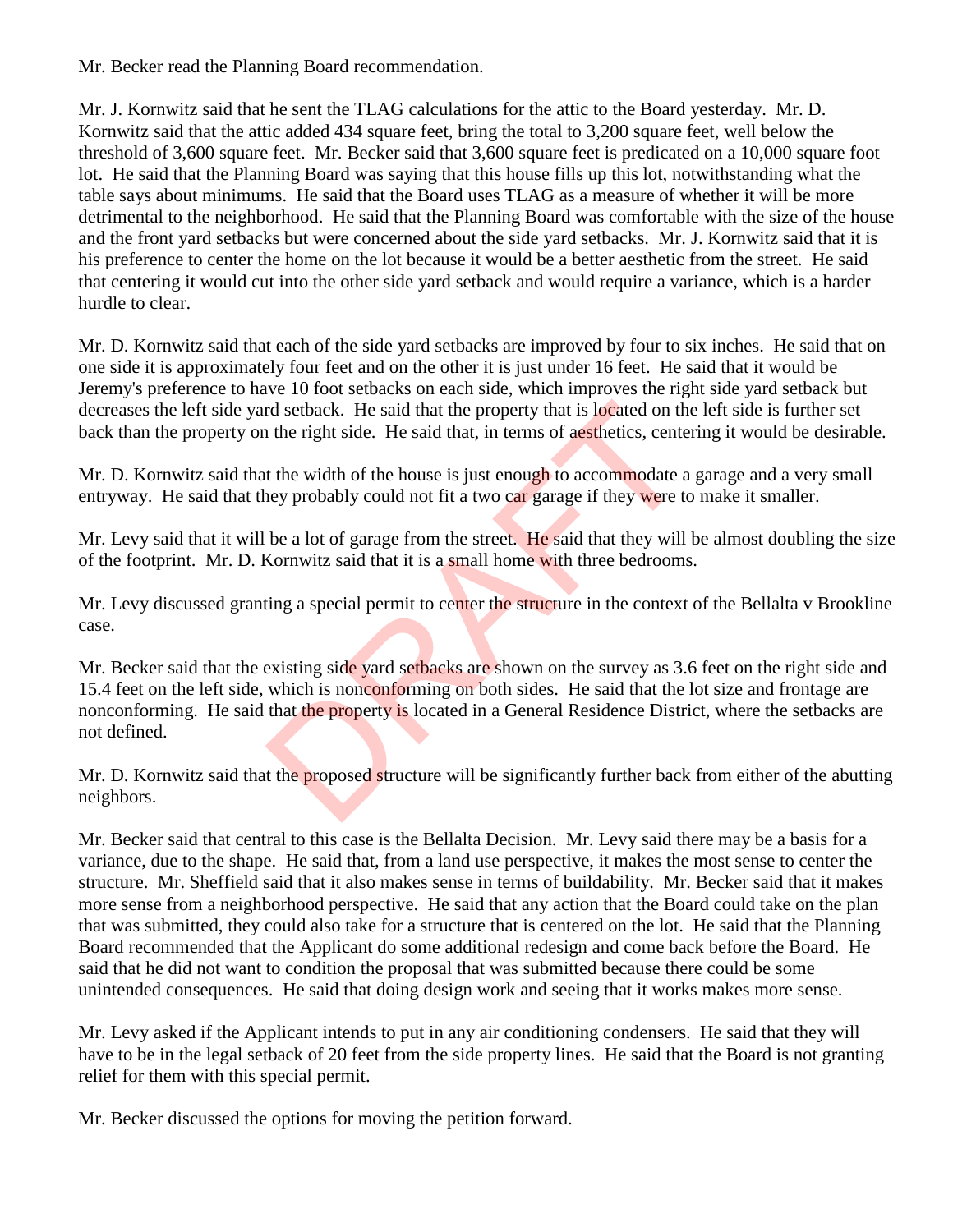Mr. Becker said that the proposed structure does not have to be exactly centered on the lot. Mr. Levy asked that the Applicant look at moving the structure back where the lot is wider. Mr. J. Kornwitz said that they tried to line the houses up with the other houses on the street.

Mr. Sheffield said that the two-car garage takes up approximately two-thirds of the front elevation. He said that if they have to have a single door, it could be designed to look like two doors, and that would dramatically change the scale of the building. He said that the garage door dominates the entire house. Mr. Becker said that it is the only element that is predominantly horizontal. Mr. Sheffield said that there are some design tricks that can be done to mitigate that.

Mr. Becker asked if there was anyone present at the public hearing who wished to speak to the petition.

Peter Cassidy, 14 Grant Avenue, said that he is an abutter. He said that Mr. Kornwitz is a wonderful neighbor. He said that Mr. Kornwitz showed him the plans, which will be an improvement to what is there now. He said that his only request is, as a concession for the nonconforming lot and new structure, for replacement of the existing six foot fence at the back with an eight foot fence with screening plantings. He said that it continues with 6 and 8 Rice Street. He said that the proposed structure will be at least seven feet taller than the existing structure. He asked what his rights are with respect to his request. Mr. Levy said that Mr. Cassidy has the right to appeal a decision of the Zoning Board to Land or Superior Court. Mr. Sheffield said that the bylaw does not regulate neighborly courtesy. He said that the Zoning Board encourages applicants to be good neighbors with their plans. 16 and 8 Rice Street. He said that the proposed structure<br>
16 and 8 Rice Street. He said that the proposed structure<br>
16 appeal a decision of the Zoning Board to Land or Sup<br>
16 appeal a decision of the Zoning Board to Lan

Mr. D. Kornwitz said that Jeremy spoke with all of the abutters and no one expressed concerns.

Mr. Levy moved, Mr. Sheffield seconded the motion, and the Board voted unanimously to continue the hearing to February 6, 2020.

# ZBA 2019-88, BRIAN & CAROLYN O'BOYLE, 36 PINE STREET

Present at the public hearing were David Himmelberger, Esq., Keri Murray, Architect, Carolyn and Brian O'Boyle, the Petitioner.

Mr. Himmelberger said that the request is for a special permit to extend a nonconforming garage four feet into the setback. He said that currently the garage is just over 19 feet. He said that the proposal is to replace the garage with a 24 foot wide garage that will bring it into the setback at 15 feet. He said that the Bellalta Case in Brookline has bearing on this petition because the Petitioner is seeking to extend a nonconformity. He said that the hope is that the Board will agree that this will not be substantially more detrimental to the neighborhood.

Mr. Himmelberger said that the existing house is a one and a half story cape, standing approximately 16 feet tall. He said that the proposed structure will only be 23 feet tall. He said that the existing TLAG is 2,551 square feet and 855 square feet, or 17 percent, will be added for a grand total of 2,986 square feet, which is well below the threshold for Large House Review in a 15,000 square foot district.

Mr. Himmelberger said that the house to the left sits up about three to four feet higher and is a significantly taller house that sits back 25 feet from the lot line. He said that there is a significant wall of very mature arbor vitaes that sit between the garage and the neighbor at 32 Pine Street. He displayed photographs of the existing garage and significant screening. He said that the neighbors at 32 Pine Street are one of the three abutter who wrote a letter of support. He read an excerpt from the letter from the Brennan's at 32 Pine Street.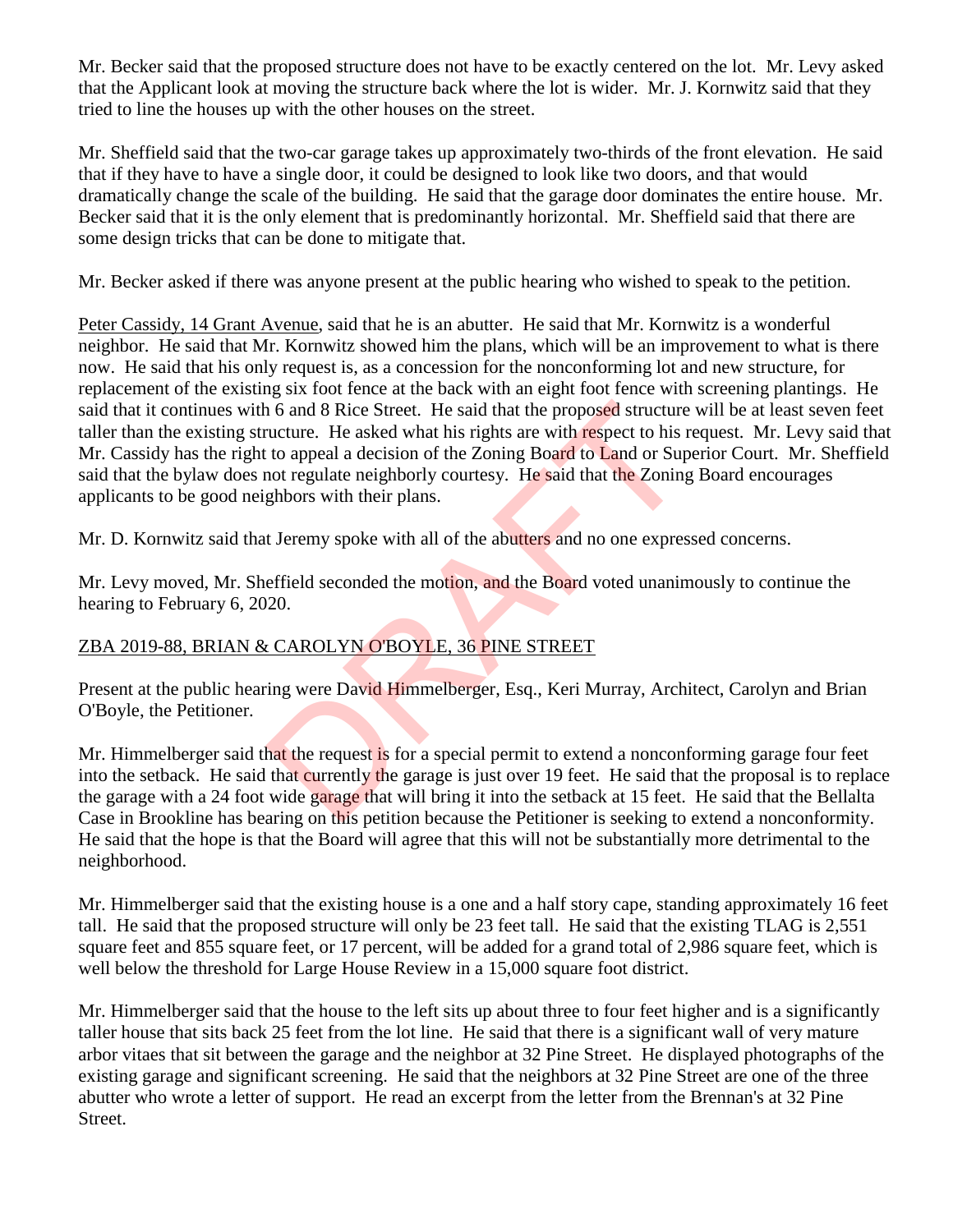Mr. Himmelberger said that this is one of the smaller homes on a street which some significant grand Victorians and Dutch Colonials. He said that it will keep its aesthetic style with one and a half stories.

Mr. Becker said that the garage is attached to the house and is nonconforming on that side. He said that the proposed design is driven by what is upstairs. He asked why the request is to take four more feet in the setback space. Mr. Himmelberger said that the purpose is to make the garage functional. He said that it is currently 20 feet wide. He said that the proposed bedroom with dormers that is proposed above the garage is not deep. He said that the dormers will be at the eave line into the roof. He said that the Petitioner is looking to functional space on the second floor.

Ms. Murray said that the way that the current house is sited, the way that the kitchen, mudroom and garage exist, the pitch of the roof and the height of the dormers, it would not be possible for a passageway to the new addition without modifying the roof that would requirement some modifications to the first floor as well. She said that this will allow the mass of the structure to look proportionally correct from the street, when tying the two structures together. She said that increasing the width of the garage to 24 feet is standard for two vehicles and helps the roofs to tie together on the second floor. She said that they are trying to keep the pitch aesthetically desirable and not too flat. She said that they are trying to make the aesthetics work, given the existing conditions and without disrupting the existing cape.

Mr. Sheffield said that Plan A0.09 shows the existing house with the dormers extending out on to the roof. He said that the new portion is drawn differently. He said that the plan is drawn with the walls going up higher. sirable and not too flat. She said that they are trying to m<br>ions and without disrupting the existing cape.<br>an A0.09 shows the existing house with the dormers exte<br>ion is drawn differently. He said that the plan is drawn v

Mr. Sheffield said that the plan abandons the front door. He said that there is a lot of energy with the dormers and the façade of the garage and the cupola. He said that an element could be added that is consistent with the overall design of the house.

Mr. Becker said that the garage dominates the front elevation. He said that it looks like a small house attached to a garage. Mr. Himmelberger said that the O'Boyle's are amenable to adding a modest but attractive front portico that would call attention and add some eye catch to the front.

Mr. Levy confirmed that the left side yard setback is the only nonconformity. He said that the portico would be subject to the 500 Foot Rule.

Mr. Becker read the Planning Board recommendation.

Mr. Becker said that when he first looked at the proposal, he thought that going from 19 to fifteen feet was a lot. He said that he questioned how much would be too much in terms of the Bellalta v Brookline Case. Mr. Himmelberger said that it is a case by case evaluation that relates to the context of the neighborhood and mature and natural screening that is already in place. He said that there is a very substantial home to the left at 32 Pine Street with a 25 foot setback to the property line, which would add up to 40 feet with the 15 foot setback at 36 Pine Street. He said that it will have a minimal visual impact. He said that the property is upgrade and is well screened. He said that taken in total, this will not be substantially more detrimental and the neighbors are supportive.

Mr. Becker said that the lot sizes in the Pine Street neighborhood range from 11,000 to 31,500 square feet. He said that half of the houses do not meet the minimum lot size requirement. He said that the Board typically looks at proposed TLAG and how it compares to the rest of the neighborhood. He said that the average TLA in the neighborhood is approximately3,800 square feet and the TLA for this property is 2,200 square feet. Mr. Himmelberger said that the TLAG of this property is 2,551 square feet and will increase to 2,986 square feet.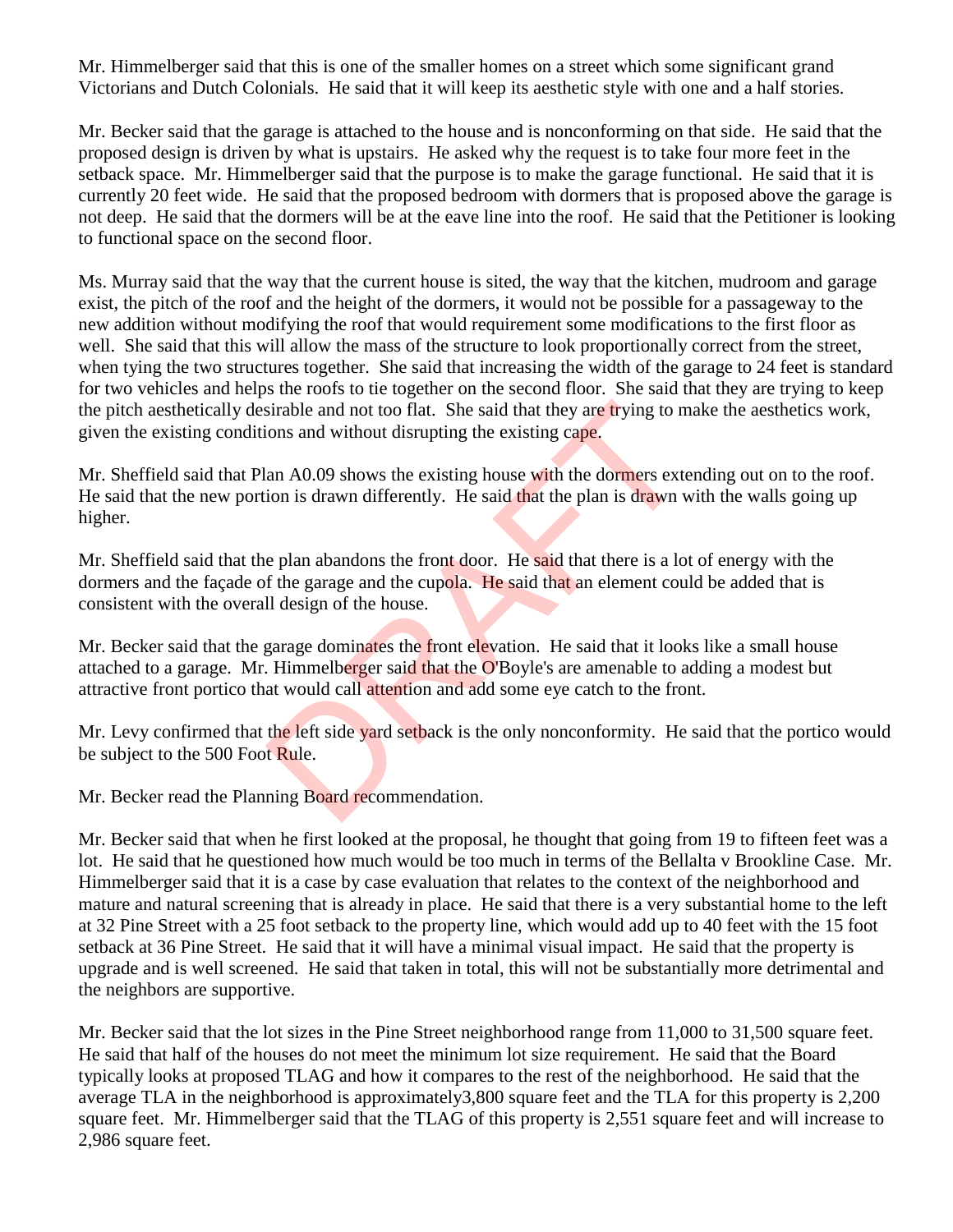Mr. Becker said that the proposed structure will not be out of the ordinary but he is still concerned about the 15 foot setback. Mr. Himmelberger said that the focus should be on the 15 feet not being substantially more detrimental, given its proximity and height.

Mr. Sheffield said that the dormers on the side are flush with the facade of the first floor, which enlarges the scale of the building. He said that the design will call for more downspouts. Ms. Murray said that she can pull the dormers back so that they are slightly more in line with the ones that are represented at the front. Mr. Sheffield said that they should be pulled back to where a continuous gutter will work. He said that he can understand drawing the dormers in the same plane but when they are 15 feet from the property line, it becomes a scale issue. Ms. Murray said that she was designing in context with the cape and how it relates to other houses in the neighborhood. She said that if it helps with the setback issue, the homeowner is willing to pull the dormers back.

Mr. Levy said that the air conditioning condensers on the right side appear to be violating the setback requirement. Mr. Himmelberger said that the units are existing.

Mr. Becker asked if there was anyone present at the public hearing who wished to speak to the petition.

Mr. Levy said that his concern is that the Petitioner is using a seven inch encroachment to create a five foot encroachment by special permit. Mr. Becker said that the only case where the Board applied Bellalta v Brookline was 8 Lawrence Road and those were different circumstances. Mr. Himmelberger said that Bellalta v Brookline is good law, according to Town Counsel. He said that when there is a proposal that seeks to increase a nonconformity, it requires the Board to make a finding that it is not substantially more detrimental. Example present at the public hearing who wished to<br>ncern is that the Petitioner is using a seven inchencroach<br>permit. Mr. Becker said that the only case where the Bo<br>ce Road and those were different circumstances. Mr. Hir

Mr. Himmelberger said that he takes Mr. Sheffield's points about the portico over the doorway to add balance and address the Chair's concerns. He said that the Applicant is willing to pull the dormers off of the eave line to further soften any sense on that side.

The Board discussed the Planning Board concern about a curb cut. Mr. Levy said that the Board will not be granting any relief for that.

Mr. Sheffield said that, given the neighborhood, not only on this street but on adjacent streets, the proposed size is not more detrimental to the neighborhood.

Mr. Himmelberger said that the Board can say that the proposed structure is not substantially more detrimental to the neighborhood, even if they do not agree completely with Mr. Sheffield's opinion. He said that some weight should be given to the abutters. He said that there will still be a wide expanse between the two buildings even if the proposed structure is permitted. He said that screening is already there and is robust.

Ms. Murray said that the intention is to preserve the cape house.

Mr. Levy said that the Zoning Board's task is to make houses more conforming. Mr. Himmelberger said that it is a question of scale and perspective. He said that in this particular case, the 15 feet is not so close to the property line as to be significantly more detrimental. He said that it will be a 1.5 story structure where the owners agree to pull the dormers back.

Mr. Becker said that he did not think that 15 feet is the right answer.

Mr. Himmelberger said that in the full totality of the context in this case with the siting with the house next door, 15 feet for a 1.5 story structure on a 23 foot tall peak is not substantially more detrimental.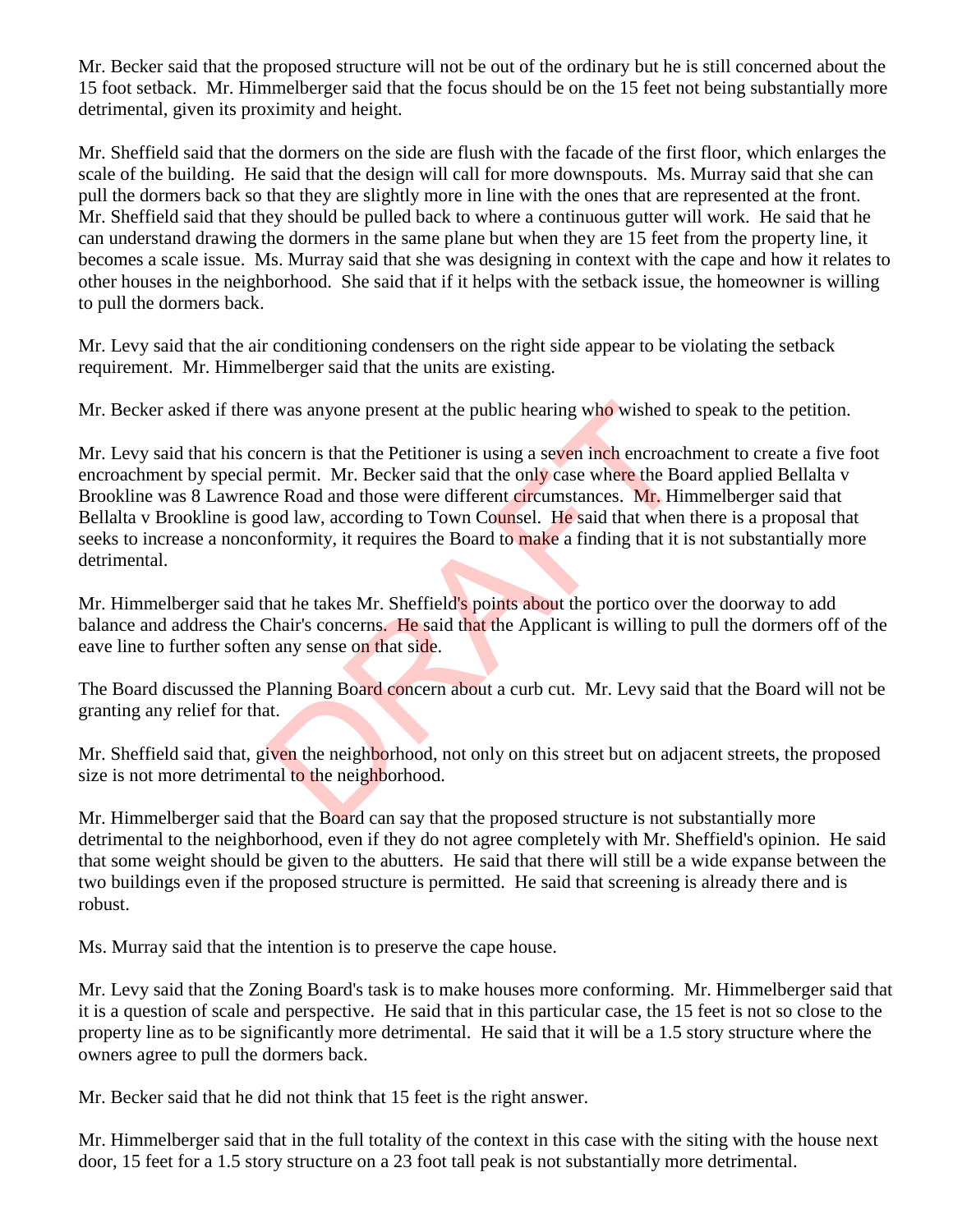Mr. Levy said that he is most concerned about morphing a slight nonconformity into what is a significant one. He said that the Planning Board comments were another objective view. He questioned whether there is a compromise of less than five feet that could still work.

Mr. Sheffield said that what is proposed is a fairly standard size for a garage. He said that the garage has three windows, which helps with the scale to the neighbors.

Ms. Murray said that they are asking for a little bit more but are working to make sure that they are hitting minimal dimensions while meeting standards to make sure that the house is something that works. She said that they tried to keep the height in line with what is already there. She said that they tried to bring some design elements into it that mimic what is on the site. She said that the neighbors are in total support.

Mr. Becker said that what is proposed clearly increases the nonconformity. Mr. Levy said that the town has determined that the appropriate setback is 20 feet in this district. He said that the Board is struggling with the request to exacerbate that by five feet. Mr. Himmelberger said that the Applicant's contention is that the proposed structure will not be substantially more detrimental. He said that there is no precedence in Zoning. He said that the Board has the ability to make that determination when it is appropriate. He said that there is some aspect in design that goes into that determination. He asked the Board to give great weight to Mr. Sheffield's observations.

Mr. Becker asked that the Applicant come back with a solution that is less than five feet. He said that there were unique circumstances at 8 Lawrence Road. He said that here this is an average special permit application, only it takes what was a minor nonconformity and makes it 25 percent of the allowed setback. Mr. Himmelberger said that in this setting it is okay in the sense that it will not be substantially more detrimental. or be substantially more detrimental. He said that there is<br>the ability to make that determination when it is approp<br>to goes into that determination. He asked the Board to give<br>the goes into that determination. He asked th

Ms. Murray said that there are no elements on the garage that are oversized to make reducing it easy. She said that it may change other aesthetics. Mr. Becker said that the request is for the Board to allow a change to a bylaw requirement for the sake of aesthetics. He said that he believes that a house can be designed with more than a 15 foot setback that addresses the homeowner's needs.

Mr. Himmelberger requested that the petition be allowed to be continued so that the Applicant can take on the comments by the Board.

Mr. Levy moved, Mr. Sheffield seconded the motion, and the Board voted unanimously to continue the hearing to January 9, 2020.

#### ZBA 2019-89, BENJAMIN & CHRISTINA SCIRICA, 5 DAMIEN ROAD

Present at the public hearing was Christina Scirica, the Petitioner, who said that the request is to replace an existing shed in the back yard that is nonconforming with a similar shed with a larger footprint. She said that the side yard setback for the existing shed is 2.3 feet. She said that the new shed is deeper by 2.3 feet. She said that they propose to extend the depth further inward on the property so as to not affect the setback. She said that the shed will be two feet longer. She said that the shed is not visible to the abutting neighbor because of a mature tree line. She said that the shed will be 4.2 feet taller than the existing shed. She said that they reviewed all of the dimensions with their neighbors who abut each property line. She said that all of those neighbors have wholeheartedly endorsed the proposed shed. She said that they all agree that the proposed shed will be an aesthetic improvement. She said that the additional altitude brings it more in line with the adjacent garage. She said that it creates a more cohesive appearance. Mr. Becker confirmed that the proposed shed will be approximately the same height as the existing garage.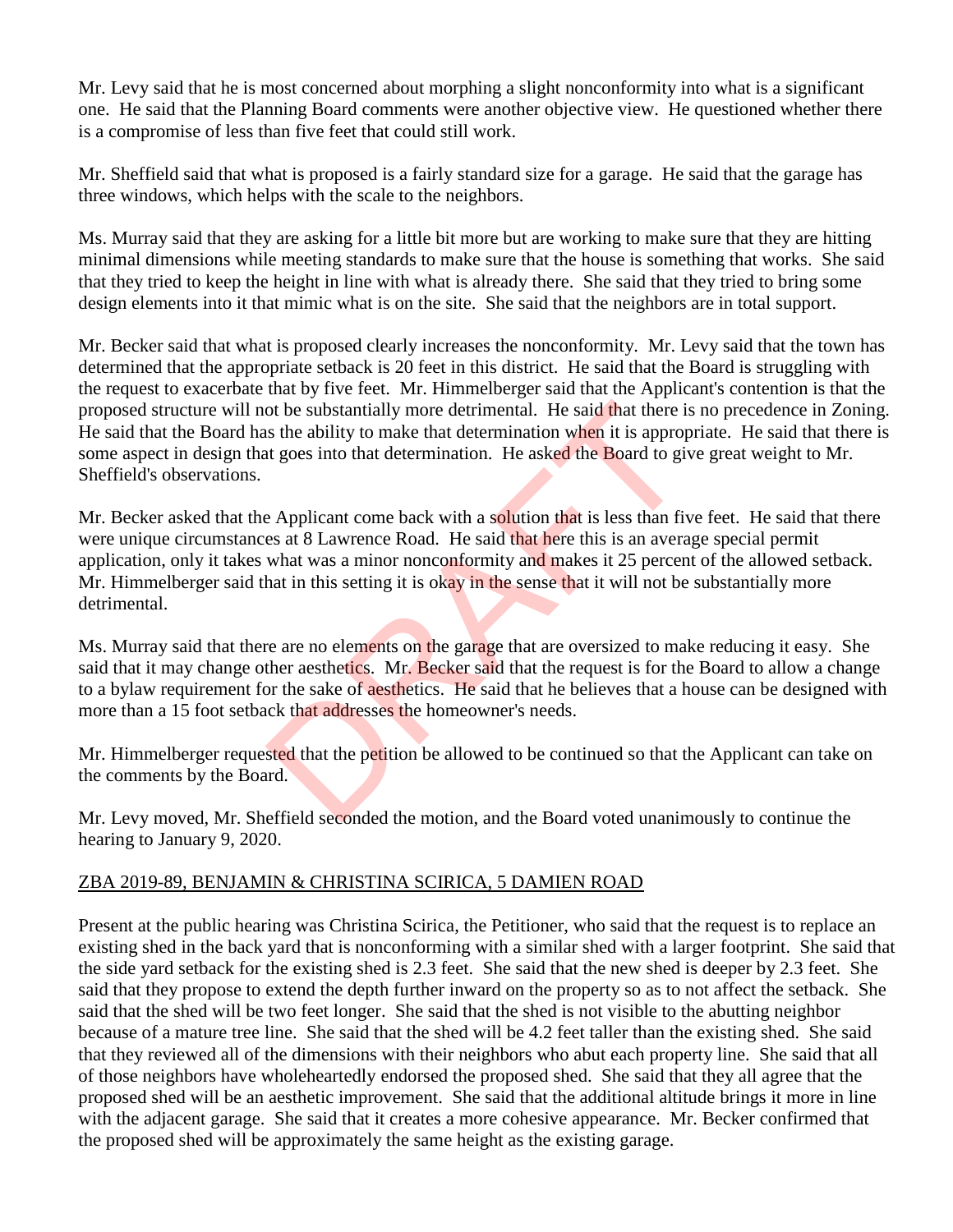Mr. Becker read the Planning Board recommendation.

Mr. Sheffield said that he looked at a photograph and a drawing of the shed. He said that one has the doors on the gable end and one has the doors on the side. Ms. Scirica said that they are fine with either configuration as long as the footprint is similar. She said that the reason the drawing with the dimensions is different from the photograph is the photograph is the style that they would like to place in that location, however, the only way to get a sketch with dimensions was to use the company's website. She said that the dimensions will be as described. She said that they propose having the double doors on one end. Mr. Levy said that it will be four feet higher. He confirmed that there will be no second floor. Mr. Becker confirmed that the shed will be approximately the same height as the existing garage.

Mr. Sheffield asked if the doors will be at the gable end. Ms. Scirica said that they are willing to be flexible about location of the doors. Mr. Sheffield discussed having the doors on the side. Ms. Scirica said that the proposed location of the doors was to maximize the storage capacity of the shed. She said that if the doors are on the long side of the shed, they will lose some storage inside of the shed. Mr. Sheffield said that having the doors on the side would provide a more serviceable space and would allow the shed to be pulled further from the property line.

Mr. Levy asked if there is a reason why the shed cannot be behind the garage. Ms. Scirica said that they considered turning it 90 degrees and placing it along the back of the garage. She said that it would still be nonconforming. She said that centering the shed with the back wall of the garage would reduce the nonconformity but not eliminate it. line.<br>
Solution.<br>
Solutions a reason why the shed cannot be behind the garage. Ms<br>
degrees and placing it along the back of the garage. She is<br>
different that centering the shed with the back wall of the garage<br>
siminate i

Mr. Levy said that the Board would like to see the shed pulled away from the property line. Ms. Scirica said that pulling the shed back to a 20 foot side yard setback takes it out of alignment with the garage and creates a gap where space will not be used.

Mr. Levy asked what the shed is used for. Ms. Scirica said that it is used for lawn tools, bicycles and cross country skis. She said that the garage is small and they can barely get two cars in there.

Mr. Levy said that the proposed shed seems to be a welcome replacement to the existing shed but it seems like there is a big back yard with a lot of area. Ms. Scirica said that they are trying to maximize the utility of the back yard space.

Mr. Becker read the Planning Board recommendation.

Mr. Becker asked if there was anyone present at the public hearing who wished speak to the petition.

Mr. Levy said that the area is well screened.

Mr. Sheffield asked about the space between the existing shed and garage and the property line towards Damien Road. Ms. Scirica said that there are tall fir trees there. She said that the neighbors have trees that extend around the property line right behind the fence.

Ms. Scirica read letters of support from the neighbors.

Mr. Sheffield suggested moving the shed further to the south, not lined up, but with some corner relief at the garage and with the doors on the side. He said that the storage space would not be compromised much and it would be more convenient to the house. He said that will move it from the property line and create an opportunity for more plants along the property line.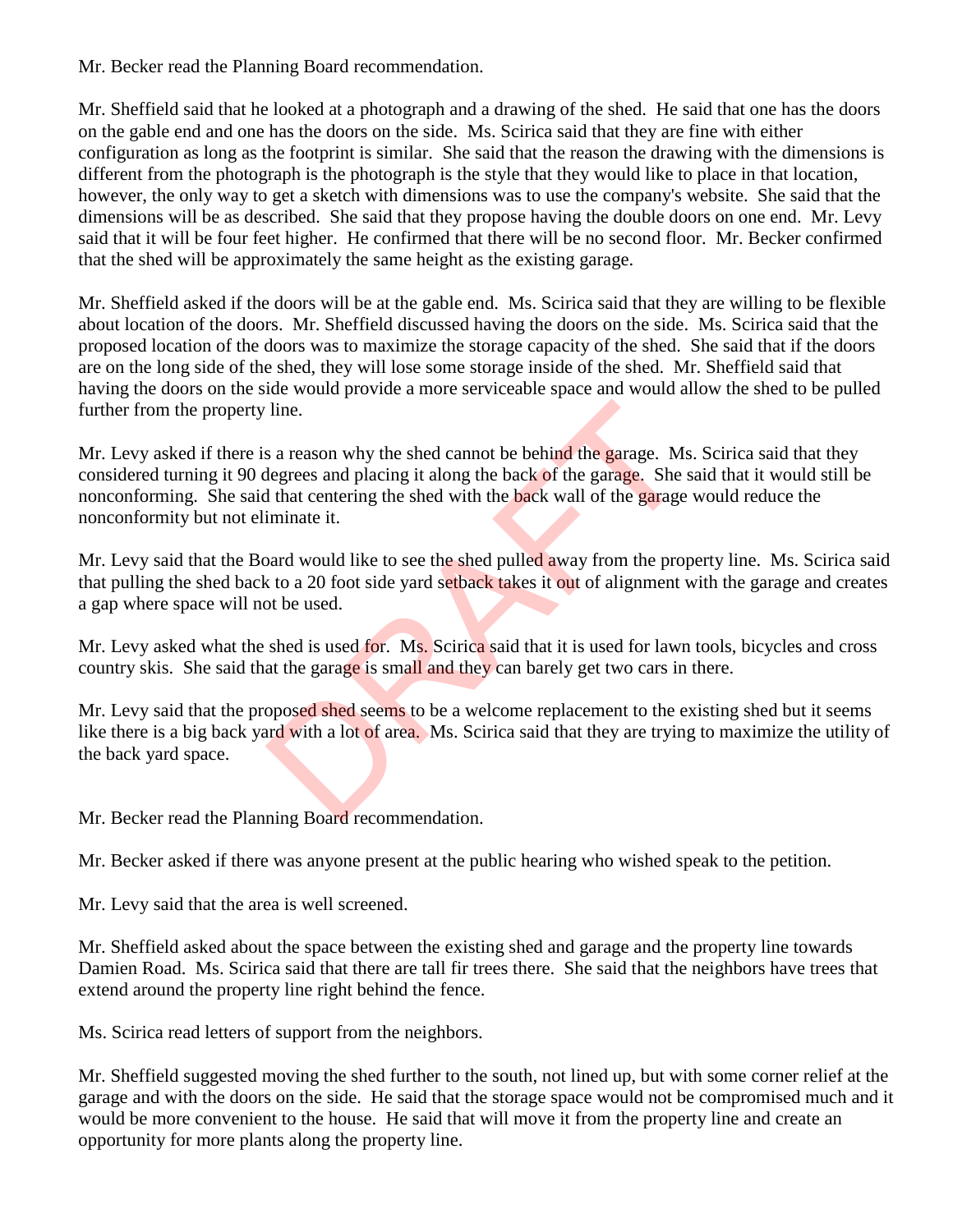Ms. Scirica said that the garage is 11.4 feet from the side property line and the width of the garage is 20.2 feet. Mr. Sheffield discussed moving the shed to 14 feet from the property line. Ms. Scirica said that would be acceptable.

Mr. Levy moved, Mr. Sheffield seconded the motion, and the Board voted unanimously to approve a special permit, subject to condition that the shed be no closer to the lot line than the garage, not lined up so that there is a break in the plane to the garage. Ms. Scirica suggested centering the shed behind the garage. Mr. Sheffield said that would be acceptable. He said that the doors can be on either side.

#### ZBA 2019-90, VINCENT & PATRICIA CERULLE, 12 INTERVALE ROAD

Mr. Becker read the Planning Board recommendation.

Present at the public hearing was Scott Vaughn, Architect, representing Vincent and Patricia Cerulle, the Petitioner. Mr. Vaughn said that the property is an undersized lot in a 10,000 square foot Single Residence District, with less than required side yard setbacks. He said that his clients bought the home, knowing that they would need to renovate it. He said that part of the renovation is to relocate an existing internal stair going up to attic space that is six feet six inches high. He said that raising the ridge line at all will require a special permit. He said that when demolition proceeded he received a letter from the engineer saying that the roof is not safe and will have to be replaced. He said that a hardship would be to have to rebuild the nonconforming height space. He said that the building will stay as a three bedroom but it is a relatively small space with low roof pitch in the upper bedroom area. He said that the request is to increase the height. He said that the goal is to keep the aesthetic of the building. He said that they maintained the roof slope on the front. He said that the new roof height will be 29.6 feet and the existing roof height is 20 feet  $1 \frac{1}{2}$  inches. He said that the change will allow for full use of the second floor. He displayed an aerial photo of the property that shows that there are many trees on Intervale Road and the 12 Intervale Road is surrounded by 2.5 story buildings. He said that the plan is to bring the structure into conformance with the height of surrounding structures while preserving the character of the building. rate it. He said that part of the renovation is to relocate and is six feet six inches high. He said that raising the ridge hat when demolition proceeded he received a letter from anve to be replaced. He said that a hardsh

Mr. Sheffield discussed differences in drawings that Mr. Vaughn displayed at the hearing and the drawings that were submitted to the Board. Mr. Vaughn said that he omitted a window over the stairwell in the drawing but it will be there.

Mr. Levy discussed the nonconformities. He said it is an undersized lot, has less than required side yard setbacks on both sides, and less than required front yard setbacks. He asked if the footprint will change. Mr. Becker said that the porch on the right side will be 25 square feet but is exempt for setback. He said that the front porch will be less than 50 square feet, so it will be exempt from setback requirements. Mr. Levy said that otherwise the proposed construction will not exacerbate the nonconforming setbacks.

Mr. Vaughn said that current the entrance to the home is off of the driveway. He said that they will move the steps from the side yard to the rear, thereby decreasing the impact to the neighborhood.

Asked if there was anyone present at the public hearing who wished to speak to the petition.

Mr. Levy said that lot coverage will increase due to the new porches. He said that the TLAG Affidavit was not signed.

Mr. Sheffield said that the basic change will be that they will be changing the roof from a six foot six inch ceiling height by adding to second floor to increase to building code height.

Mr. Levy moved, Mr. Sheffield seconded the motion, and the Board voted unanimously to allow the special permit, as presented.